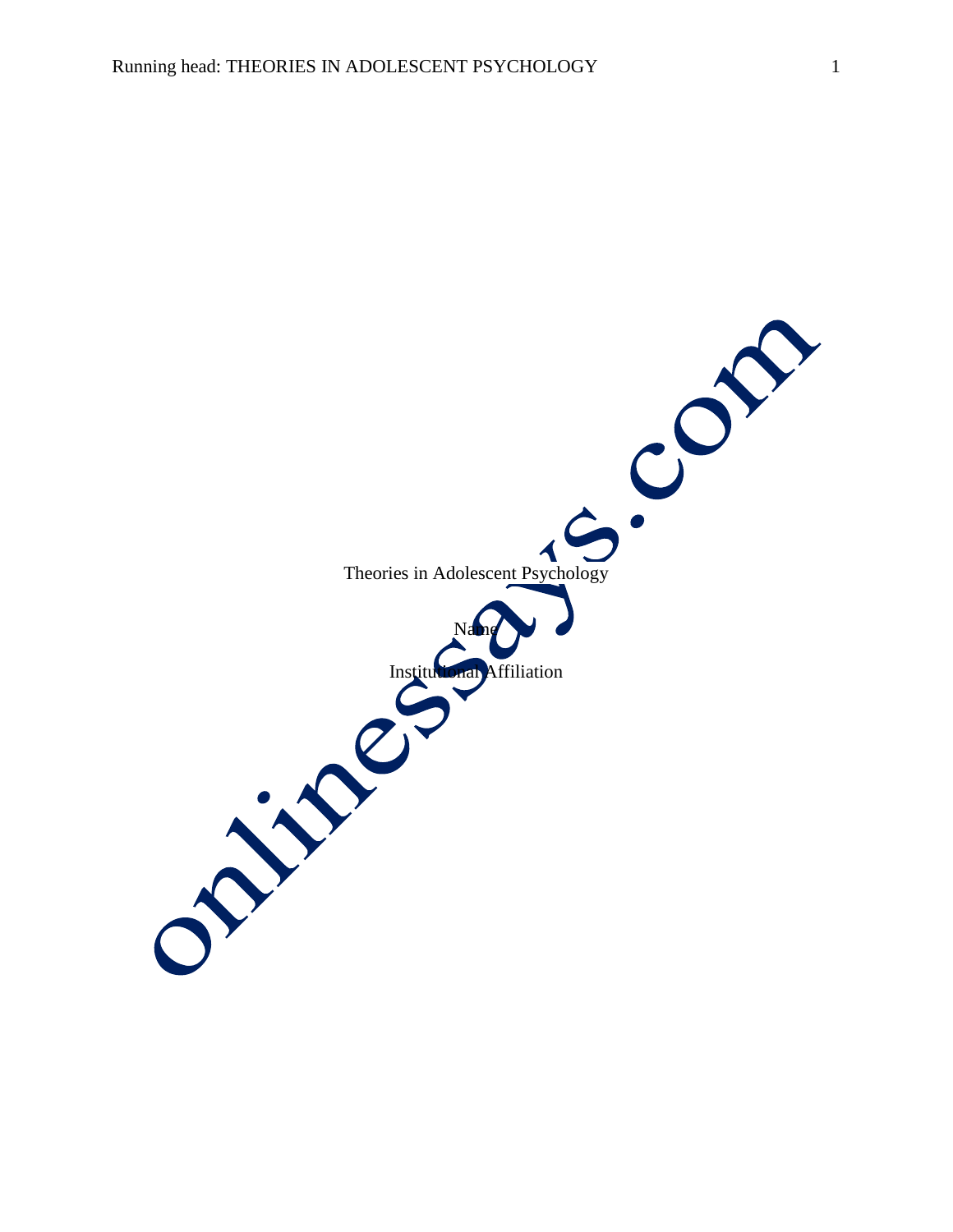## Theories in Adolescent Psychology

The thought patterns of an individual impact their conduct. Research on adolescent psychology has shown that these youngsters who on the verge of transition to adulthood exhibit unusual behaviors that puzzle the people they relate to a regular basis. This is what inspired psychological theories for adolescent attitudes, behavioral inclinations, and preferences. Various psychological theories uniquely elucidate adolescence. Megan's and Daneshia's **arguments** on their selected theories of adolescent psychology could be used to develop electic prinions that incorporate different theories.

## **Megan's and Daneshia's Arguments**

Megan mentions Lev Vygotsky's and Albert **Bandula**'s theories as the major adolescent psychology theories. Bandura's social learning theory epitomizes the connotations that one can attach to seeing and perceiving. According  $\omega$  Berk and Meyers (2016), this premise is a fitting descriptor of adolescence in the modern times. The fundamental idea behind the relevance of Bandura's proposition is that teen gers learn and quickly identify with what they see from adults and their peers alike. While this might be vital in inculcating critical attributes among the teenage population, it can also deconstruct the positive side of the observational learning process (Meeus, 2016). This is attributable to the marked degree to which these youngsters can acquire awful mannerisms, especially from their peers. On the flip side, the socio-cultural premise that Vygotsky developed posits that an adolescent's traits, values, and cultural inclination can have a substantial implication on their personality and character, by extension. The strong influence that social upbringing and cultural affiliation has on the teenager is apparent in the manner that these youngsters value particular norms which govern their conduct. As such, adolescents identify with individual cultural values; thereby, impacting their adolescence and subsequent transition to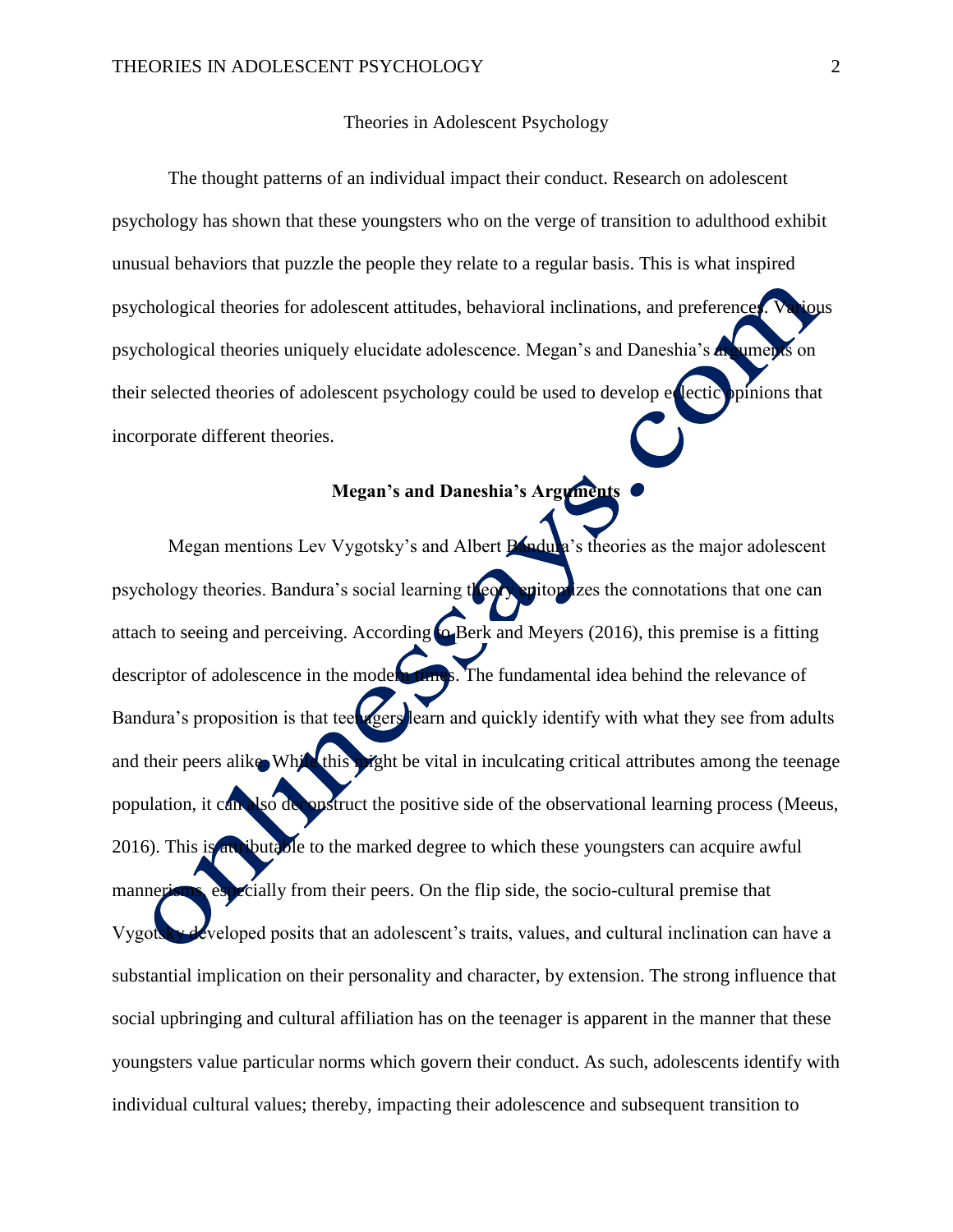adulthood. The theories that Megan uses to describe adolescence can be adjusted slightly to particular contexts. For example, the social learning premise can be modified to reflect the manner in which teenagers in certain cultures depend on their parents for character transformation instead of their peers. To develop a more diverse perspective that does not rely on the socio-cultural and social cognitive theories one can argue that adolescence does not on the observational learning and cultural environments.

Daneshia mentions Lev Vygotsky's and Erikson's theories as the major adolescent psychology theories. Daneshia's position is that the psychosocial theory that Erikson proposed encapsulates abstract development of personality among teenagers through finding a special way of going through eight developmental stages of change. The perceptions about the role that selfimage has in the life of a teenager affect their preferences and conduct markedly. While some teenagers might perceive particular socially unacceptable codes of conduct as beneficial to their self-worth, other might deem such behaviors as injurious to their sense of self (Carr, 2015). For Lev Vygotsky's adolescent development theory, Daneshia's explanations are similar to those of Megan. The premises that Daneshia uses to describe adolescence can be adjusted slightly to particular contexts. For example, the psychosocial theory could be modified to reflect the differences in persona among the cultural upbringing of different teenagers. Notably, in as far as Erikson's eight stages of developmental transformations might apply to a majority of adoles cents, certain stages might not apply for teenagers in some countries that forbid teenagers from spending considerable portions of time with peers of the opposite gender. To develop a more diverse perspective that does not rely on the socio-cultural and social cognitive theories one can argue that adolescence does not depend on the psychosocial development and cultural environments.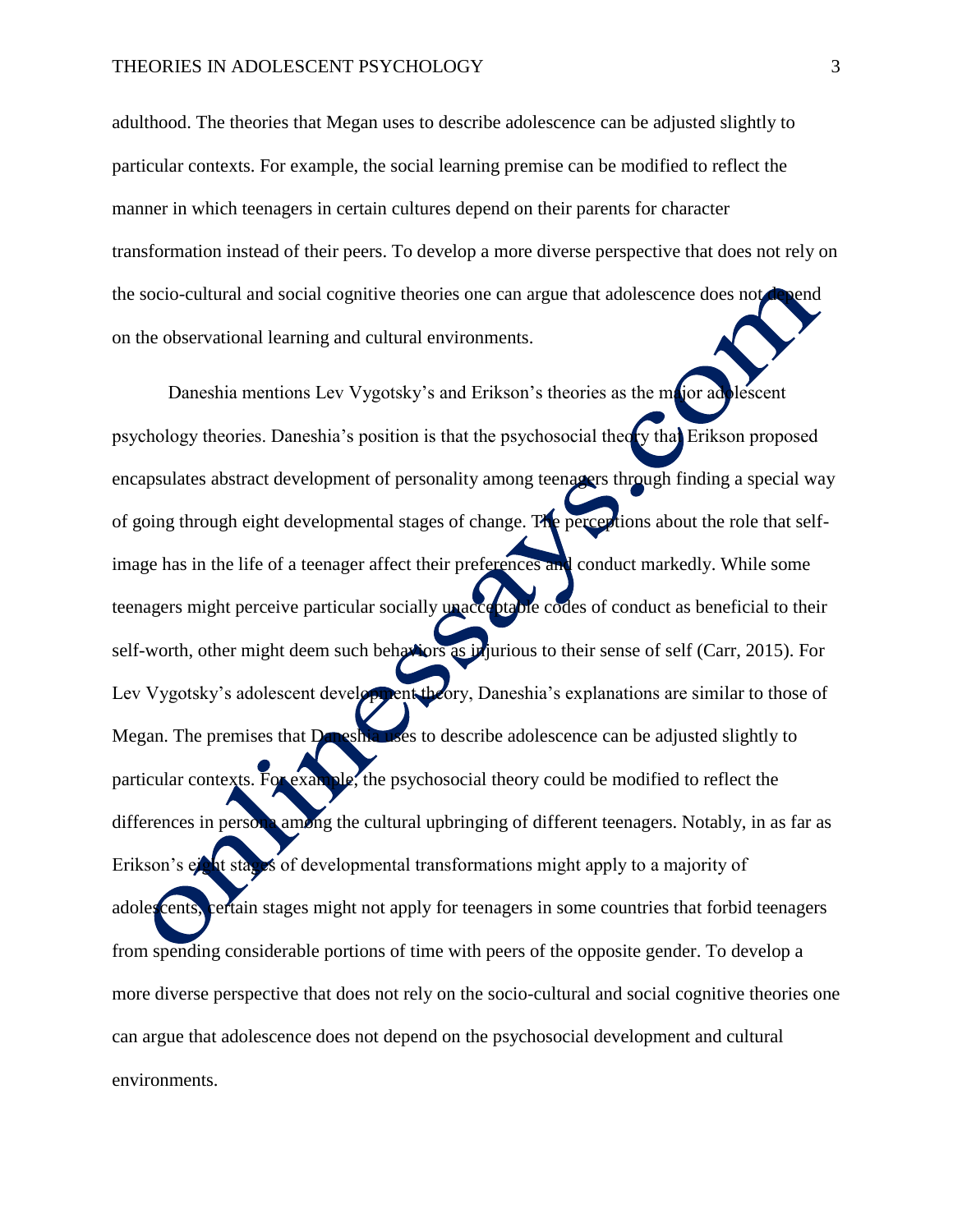## **Challenges in Adolescent Psychology**

Conducting research targeting teenagers could be harder than it could be for studies targeting adults and children. A significant problem is an apprehensiveness among adolescents. According to Lannegrand‐Willems and Barbot (2015), adolescents are more apprehensive compared to adults. Whereas adults are likely to perceive psychology research as beneficial their quality of life and those of the coming generations, the opposite is true for technique Santrock (2016) has found out that teenagers are likely to be suspicious that these research might be aimed at ruining their interests. For that reason, the chances of giving falle responses when they act as participants are high. For children, their naivety means that they are likely to cooperate in research when the investigators strategically create a rapport with them.

Another unique challenge is unpredictability. Due to the changes that adolescents go through in their lives their character is relatively volatile. This is attributable to teenagers' proclivity to vary their attitudes to reflect the dynamics of a particular situation. According to Lannegrand-Willems and Barbot  $(2015)$ , this is a healthy component of self-discovery. To elevate the validity of studies involving these youngsters, researchers can establish a rapport far before the commencement of the research. This will cool down the doubts that the teenagers might have. Secondly, training research assistants to conduct the data collection sessions in a way that makes the collected data to be highly reliable can go a long way in ascertaining that the responses that adolescent participants elicit are genuine enough for the data analysis stage.